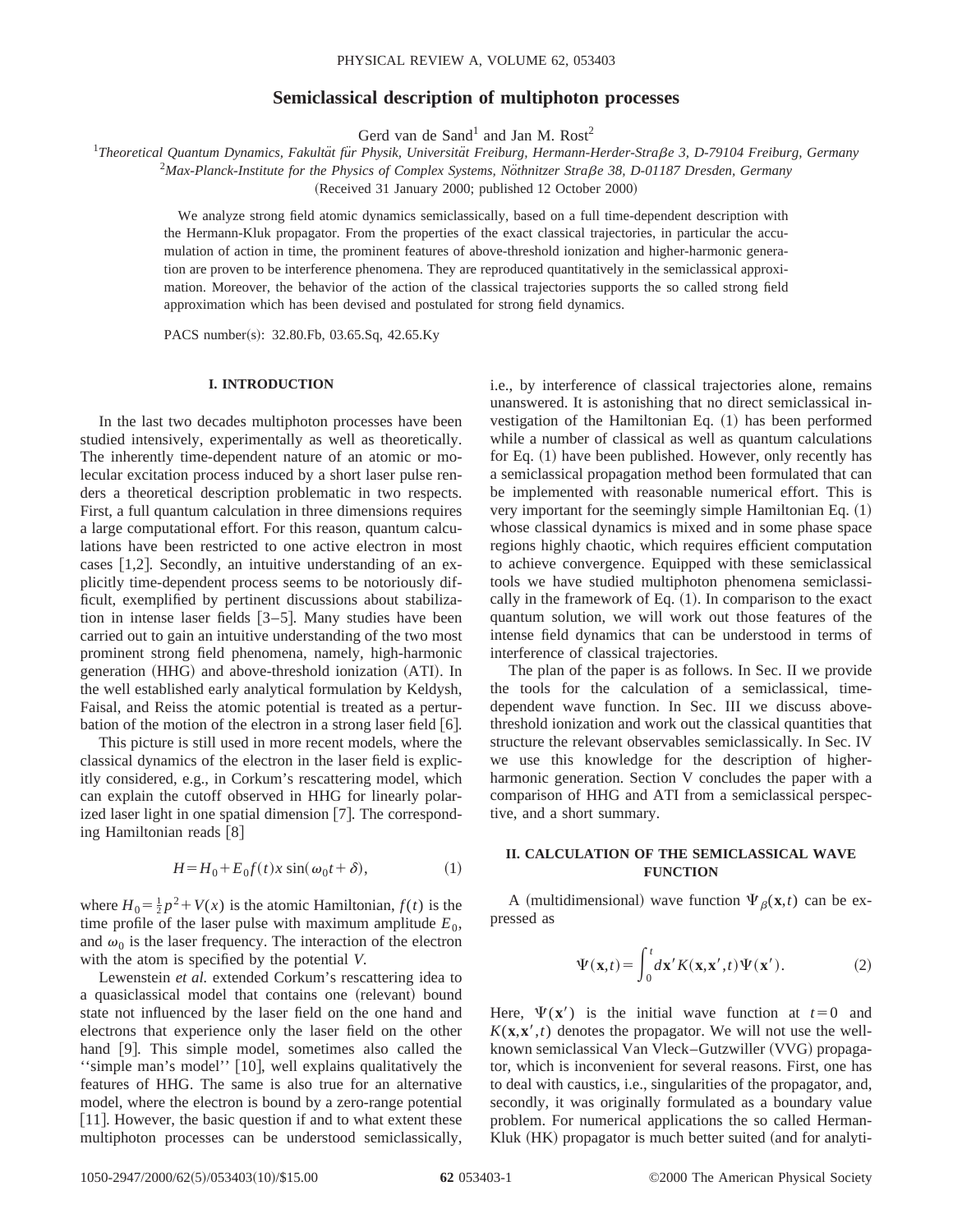cal considerations not worse); this is a uniformized propagator in initial value representation  $[12,13]$ , which reads in a 2*n*-dimensional phase space

$$
K^{HK}(\mathbf{x}, \mathbf{x}', t) = \frac{1}{(2\pi\hbar)^n} \int \int d\mathbf{p} d\mathbf{q} C_{\mathbf{qp}}(t) e^{iS_{\mathbf{qp}}(t)/\hbar}
$$
  
 
$$
\times g_{\gamma}(\mathbf{x}; \mathbf{q}(t), \mathbf{p}(t)) g_{\gamma}^*(\mathbf{x}'; \mathbf{q}, \mathbf{p})
$$
 (3)

with

$$
g_{\gamma}(\mathbf{x}; \mathbf{q}, \mathbf{p}) = \left(\frac{\gamma}{\pi}\right)^{n/4} \exp\left(-\frac{\gamma}{2}(\mathbf{x} - \mathbf{q})^2 + \frac{i}{\hbar} \mathbf{p}(\mathbf{x} - \mathbf{q})\right) \quad (4)
$$

and

$$
C_{\mathbf{qp}}(t) = \left| \frac{1}{2} \left( \mathbf{Q}_{\mathbf{q}} + \mathbf{P}_{\mathbf{p}} - i\hbar \gamma \mathbf{Q}_{\mathbf{p}} - \frac{1}{i\hbar \gamma} \mathbf{P}_{\mathbf{q}} \right) \right|^{1/2}.
$$
 (5)

Each phase space point  $(q, p)$  in the integrand of Eq.  $(3)$  is the starting point of a classical trajectory with action  $S_{qp}(t)$ . The terms  $X_y$  in the weight factor  $C_{qp}(t)$  are the four elements of the monodromy matrix,  $\mathbf{X}_y = \partial \mathbf{x}_t / \partial \mathbf{y}$ . The square root in Eq.  $(5)$  has to be calculated in such a manner that  $C_{\text{qp}}(t)$  is a continuous function of *t*. The integrand in Eq. (3) is—depending on the system—highly oscillatory. Although the formulation presented is in the full dimensional space and there are no major obstacles to carrying out the calculation, we have restricted ourselves for this explorative study to one spatial dimension [see Eq.  $(1)$ ] since the numerical effort is considerable (for the one-dimensional case the number of trajectories necessary for numerical convergence can already reach  $10<sup>7</sup>$ ). We note in passing that an integration by the stationary phase approximation over momentum and coordinate variables reduces the HK propagator to the VVG propagator  $[14]$ .

In all calculations presented here we have used a Gaussian wave packet as initial wave function,

$$
\Psi_{\beta}(x') = \left(\frac{\beta}{\pi}\right)^{1/4} \exp\left(\frac{\beta}{2}(x'-q_{\beta})^2\right). \tag{6}
$$

With this choice, the overlap

$$
f_{\gamma\beta}(q,p) \equiv \int g_{\gamma}^*(x';q,p) \Psi_{\beta}(x') dx' \tag{7}
$$

can be calculated analytically and Eq. (2) reads, together with Eq.  $(3)$ ,

$$
\Psi_{\beta}^{HK}(x,t) = \left(\frac{4\,\gamma\beta}{\alpha^2}\right)^{1/4} \frac{1}{2\,\pi\hbar} \int \int dp \,dq \,e^{iS_{qp}(t)/\hbar} C_{qp}(t)
$$

$$
\times g_{\gamma}(x;q(t),p(t)) f_{\gamma\beta}(q,p) \tag{8}
$$

with  $\alpha = \gamma + \beta$ . For all results presented here we have taken  $\gamma = \beta$ .

For comparison with our semiclassical calculations we determined the quantum-mechanical wave function using standard fast-Fourier-transform split-operator methods [15].



FIG. 1. Quantum-mechanical (dotted line) and semiclassical (solid line) ATI spectra for the Hamiltonian of Eq.  $(1)$  with  $E_0$ = 0.15 a.u.,  $\omega_0$ = 0.148 a.u., and the soft-core potential Eq. (11).

#### **III. ABOVE-THRESHOLD IONIZATION**

We start from Eq. (1) with  $\delta=0$  and use a rectangular pulse shape  $f(t)$  which lasts for 4.25 optical cycles. This setting is very similar to the one used in  $[16]$ .

The energy spectrum of the electrons can be expressed by the Fourier transform of the autocorrelation function after the pulse, i.e., for times  $t > t_f$ ,

$$
\sigma(\omega) = \text{Re}\int_{t_f}^{\infty} e^{i\omega t} \langle \Psi(t) | \Psi_f \rangle dt, \tag{9}
$$

where  $\Psi_f = \Psi(t_f)$  is the wave function after the pulse and correspondingly

$$
|\Psi(t)\rangle = e^{iH_0(t-t_f)/\hbar}|\Psi_f\rangle \tag{10}
$$

is calculated by propagating  $\Psi_f$  for some time with the atomic Hamiltonian  $H_0$  only after the laser has been switched off.

## **A. Quantum-mechanical and semiclassical spectra for ATI**

We will present results for two types of potential to elucidate the dependence of the semiclassical approximation on the form of the potential.

### *1. Soft-core potential*

First we apply the widely used softcore potential  $\lfloor 16,17 \rfloor$ 

$$
V(x) = -\frac{1}{\sqrt{x^2 + a}}
$$
 (11)

with  $a=1$  and with an ionization potential  $I_p = 0.670$  a.u. We have checked that the correlation function differs little if calculated with the exact ground state or with the ground state wave function approximated by the Gaussian of Eq.  $(6)$ where  $\beta$ =0.431 a.u. and  $q<sub>\beta</sub>$ =0. However, the semiclassical calculation is considerably simplified with a Gaussian as initial state as can be seen from Eqs.  $(6)$ – $(8)$ . Therefore we use this initial state and obtain the propagated semiclassical wave function in the closed form, Eq.  $(8)$ . In Fig. 1 the quantum and semiclassical results at a frequency  $\omega_0 = 0.148$  a.u.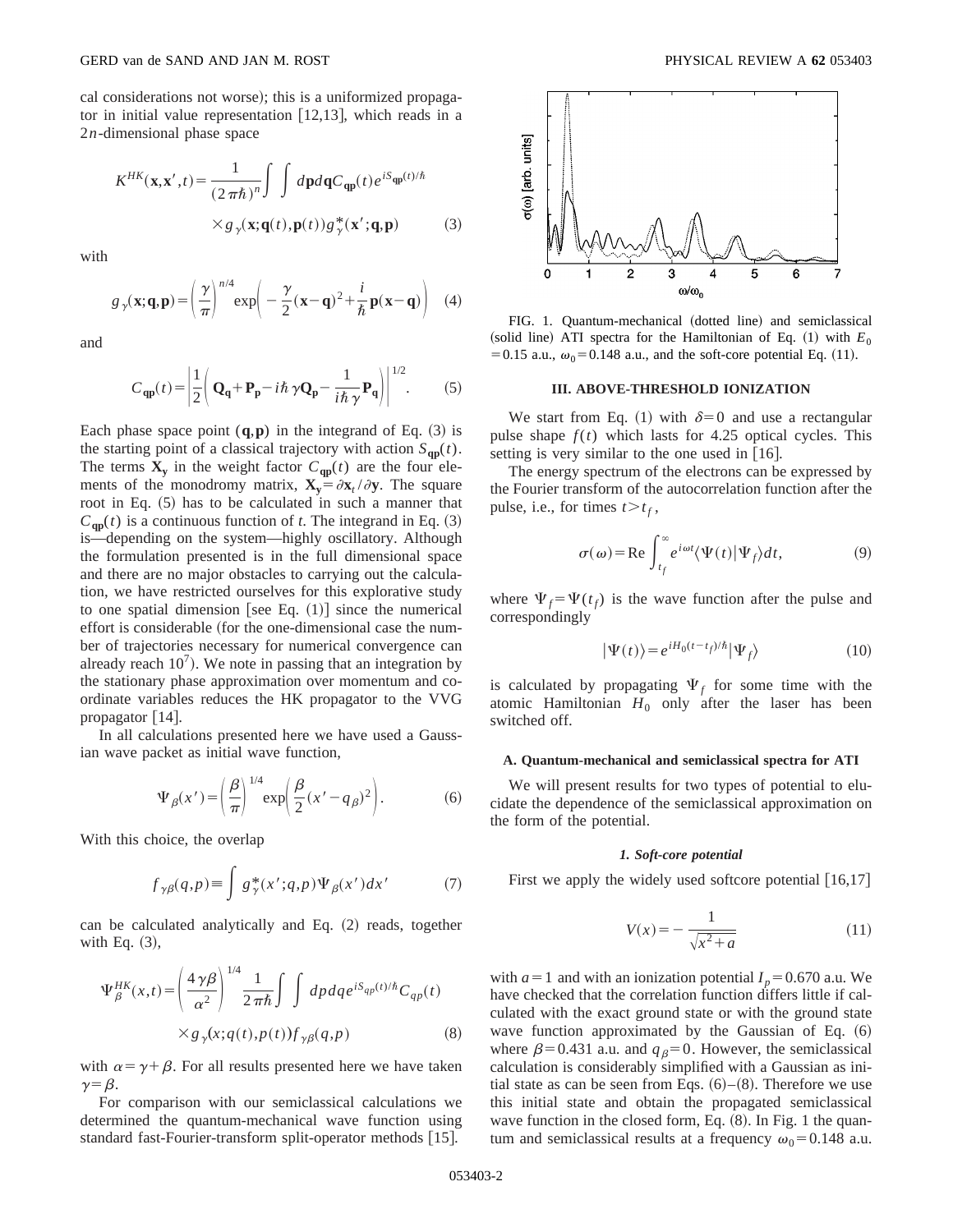and a field strength  $E_0=0.15$  a.u. are compared. The quantum-mechanical calculation (dotted line) shows a typical ATI spectrum. Intensity maxima with a separation in energy of  $\hbar \omega_0$  are clearly visible. The first maximum has the highest intensity while the second maximum is suppressed.

The semiclassical result (solid line) is ambiguous: On the one hand there are clear ATI maxima with a separation of  $\hbar\omega_0$ . All peaks but the first one have roughly the correct magnitude. Again the second maximum is missing. On the other hand we see a constant shift (about  $0.02$  a.u.) of the spectrum toward higher energies. Therefore, a quantitative semiclassical description is impossible, at least with the present parameters and the soft-core potential. As it has turned out, in the time interval before ionization the bound electron wave packet evolves quite differently in the softcore potential under quantum and semiclassical propagation. We will demonstrate that indeed the bound state dynamics is primarily responsible for the shift in the spectrum. This will be done by considering a different potential, which behaves almost harmonically for the lower bound states, implying a similar evolution of the wave packet under quantum and semiclassical propagation and thus eliminating this source of error.

## *2. Gaussian potential*

A potential suitable for our purpose has been used to model the ''single bound state'' situation mentioned in the Introduction  $[18]$ . It is of Gaussian form,

$$
V(x) = -V_0 \exp(-\sigma x^2). \tag{12}
$$

With our choice of parameters  $V_0=0.6$  a.u. and  $\sigma=0.025$ a.u., the potential contains six bound states and can be approximated, at least in the lower-energy part, by a harmonic potential for which semiclassical calculations are exact. Hence, the semiclassical ATI spectrum with this potential should be more accurate *if* the discrepancies in Fig. 1 are due to the potential and not to the laser interaction. The ground state wave function itself is again well approximated by the Gaussian Eq. (6) with  $\beta$ =0.154 a.u. and  $q_\beta$ =0. The laser has a frequency  $\omega_0 = 0.09$  a.u., a field strength  $E_0 = 0.049$ a.u., and a pulse duration of 4.25 cycles. The Keldysh parameter has the value 1.87.

We obtain a quantum-mechanical ATI spectrum (dotted line in Fig.  $2$ ) with six distinct maxima. The semiclassical spectrum (solid line) is not shifted; the locations of the maxima agree with quantum mechanics. Hence one can conclude that the soft-core potential is responsible for the shift. The height of the third maximum is clearly underestimated and the details of the spectrum are exaggerated by the semiclassical calculation. Apart from these deviations the agreement is good enough to use this type of calculation as a basis for a semiclassical understanding of ATI.

#### **B. Semiclassical interpretation of the ATI spectrum**

### *1. Classification and coherence of trajectories*

With the chosen parameters most of the trajectories ionize during the pulse ( $\sim$ 92%). We consider a trajectory as ionized if the energy of the atom



FIG. 2. Quantum-mechanical (dotted line) and semiclassical (solid line) ATI spectra for the Hamiltonian of Eq.  $(1)$  with  $E_0$ = 0.049 a.u.,  $\omega_0$ = 0.09 a.u., and the Gaussian potential Eq. (12).

$$
\varepsilon(t) = p(t)^2/2 + V(q(t))\tag{13}
$$

becomes positive at some time  $t_n$  and remains positive, i.e.,  $\varepsilon(t)$ >0 for  $t > t_n$ . Typically, the trajectories ionize around an extremum of the laser field. Tunneling cannot be very important, otherwise the agreement between quantum mechanics and semiclassics would be much worse.

An obvious criterion for the classification of the trajectories is the time interval of the laser cycle into which their individual ionization time  $t_n$  falls (see Fig. 3). Typically ionization of trajectory happens around  $t_n = (2n-1)T/4$  when the force induced by the laser reaches a maximum. Hence, the ionized trajectories can be attached to time intervals *In*  $= [(n-1)T/2, nT/2]$ . In Fig. 3 we have plotted four trajectories from the intervals  $I_1$  to  $I_4$  that end up with an energy  $E=0.36$  a.u. After ionization each trajectory shows a quiver motion around a mean momentum  $p_f$  [19]. One can distinguish two groups of intervals, namely, those with trajectories ionized with positive momentum  $p_f$  (the intervals  $I_{2k-1}$ ) and those with trajectories with negative  $p_f$  (the intervals  $I_{2k}$ ). These two groups contribute separately and incoherently to the energy spectrum, as one might expect since the electrons are easily distinguishable. One can see this directly from the



FIG. 3. Energy  $\varepsilon(t)$  from Eq. (13) for some representative trajectories ionized in the intervals  $I_1$  (solid line),  $I_2$  (dashed line),  $I_3$  $(dash-dotted line)$ , and  $I_4$  (dotted line), respectively. For comparison, the laser field is plotted in arbitrary units (thick dashed line).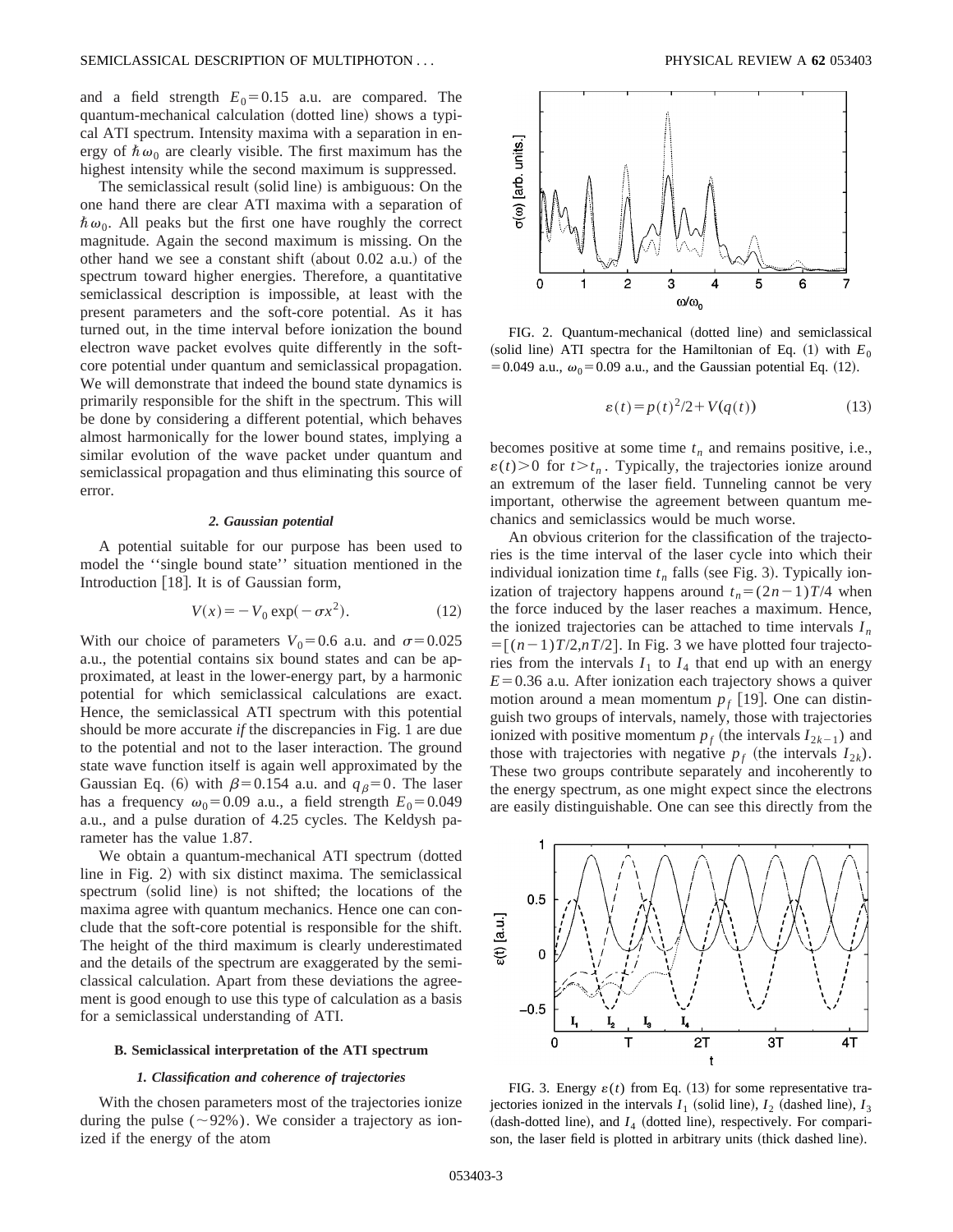

FIG. 4. (a) Semiclassical spectrum as an incoherent sum  $\sigma_+(\omega) + \sigma_-(\omega)$  (dash-dotted line) compared with the full semiclassical spectrum (solid line). (b) Semiclassical spectrum  $\sigma_+(\omega)$ constructed with trajectories from the intervals  $I_2$ ,  $I_4$ ,  $I_6$ , and  $I_8$ (dotted) compared to the incoherent sum  $\tilde{\sigma}_+$  of spectra that belong to the intervals  $I_2$  to  $I_8$  (solid line).

definition Eq.  $(9)$  of the electron energy spectrum. For relative high energies  $\hbar \omega$  the (short-range) potential may be neglected in the Hamiltonian  $H_0$  and we get

$$
\sigma(\omega) = \text{Re} \int_{t_f}^{\infty} e^{i\omega t} \langle \Psi_f | e^{-iH_0(t - t_f)} | \Psi_f \rangle dt
$$
  
\n
$$
\approx \text{Re} \int_0^{\infty} e^{i\omega t} \langle \Psi_f | e^{-ip^2 t/2\hbar} | \Psi_f \rangle dt
$$
  
\n
$$
= \int_{-\infty}^{\infty} \delta(\omega - p^2/2\hbar) | \Psi_f(p) |^2 dp
$$
  
\n
$$
= [|\Psi_f(-\sqrt{2\hbar \omega})|^2 + |\Psi_f(\sqrt{2\hbar \omega})|^2] (\hbar/2\omega)^{1/2}
$$
  
\n
$$
\equiv \sigma_{-}(\omega) + \sigma_{+}(\omega). \tag{14}
$$

Hence, to this approximation, the ATI spectrum is indeed given by the incoherent sum of two terms belonging to different signs of the momenta of electrons ionized in different time intervals as described above.

Figure 4(a) shows that Eq.  $(14)$  is a good approximation. Only for small  $\omega$  do the spectra not agree, where the kinetic energy is comparable with the (neglected) potential energy.

Quantum-mechanically, all contributions from trajectories that lead to the same momentum  $p_f$  of the electron are indistinguishable and must be summed coherently. To double check that the interference from different intervals  $I_n$  is responsible for the ATI peaks, we can artificially create a spectrum by an *incoherent* superposition  $\tilde{\sigma}_+ = \sigma_2 + \sigma_4 + \sigma_6 + \sigma_8$ of contributions from trajectories ionized in the intervals  $I_{2i}$ .



FIG. 5. (a) The atomic energy  $\varepsilon = p^2/2 + V(q)$  as a function of time for three trajectories from the intervals  $I_2$  (dashed line),  $I_4$ (dotted line), and  $I_6$  (dash-dotted line). (b) The corresponding phases  $\Phi(t)$ .

This artificially incoherent sum [Fig.  $4(b)$ ] shows similarity neither with  $\sigma_+(\omega)$  nor with any kind of ATI spectrum.

# *2. Classical signature of bound and continuum motion in the laser field*

The great advantage of an *ab initio* semiclassical description lies in the possibility of making dynamical behavior transparent based on classical trajectories, particularly in the case of explicitly time-dependent problems where our intuition is not as well trained as in the case of conservative Hamiltonian systems. The classical quantities enter semiclassically mostly through the phase factor

$$
\exp\{i[S_{qp}(t) - p(t)q(t)]/\hbar\} \equiv \exp[i\Phi/\hbar] \tag{15}
$$

that each trajectory contributes to the wave function Eq.  $(8)$ . Although the prefactor  $C_{qp}(t)$  in Eq. (8) may be complex itself, the major contribution to the time dependence of the phase comes from the effective action  $\Phi$  in the exponent of Eq. (15). Figure 5 shows the energy  $\varepsilon$  of the atom and the accumulated phase  $\Phi$ . One can recognize a clear distinction between a quasifree oscillation in the laser field after the ionization and the quasibound motion in the potential. The latter is characterized by an almost constant averaged bound energy  $\langle \varepsilon(t) \rangle$  [Fig. 5(a)] of the individual trajectory, giving rise to an averaged linear increase of the phase  $[Fig. 5(b)].$ After ionization the phase decreases linearly with an oscillatory modulation superimposed by the laser field. The almost linear increase of  $\Phi$  without strong modulation of the laser field during the bound motion of the electron is remarkable, particularly considering the laser induced modulations of the bound energy seen in Fig.  $5(a)$ . The averaged slope of the phase (positive for bound motion, negative for continuum motion) corresponds via  $d\Phi/dt = -E$  to an averaged energy. The behavior can be understood by a closer inspection of the action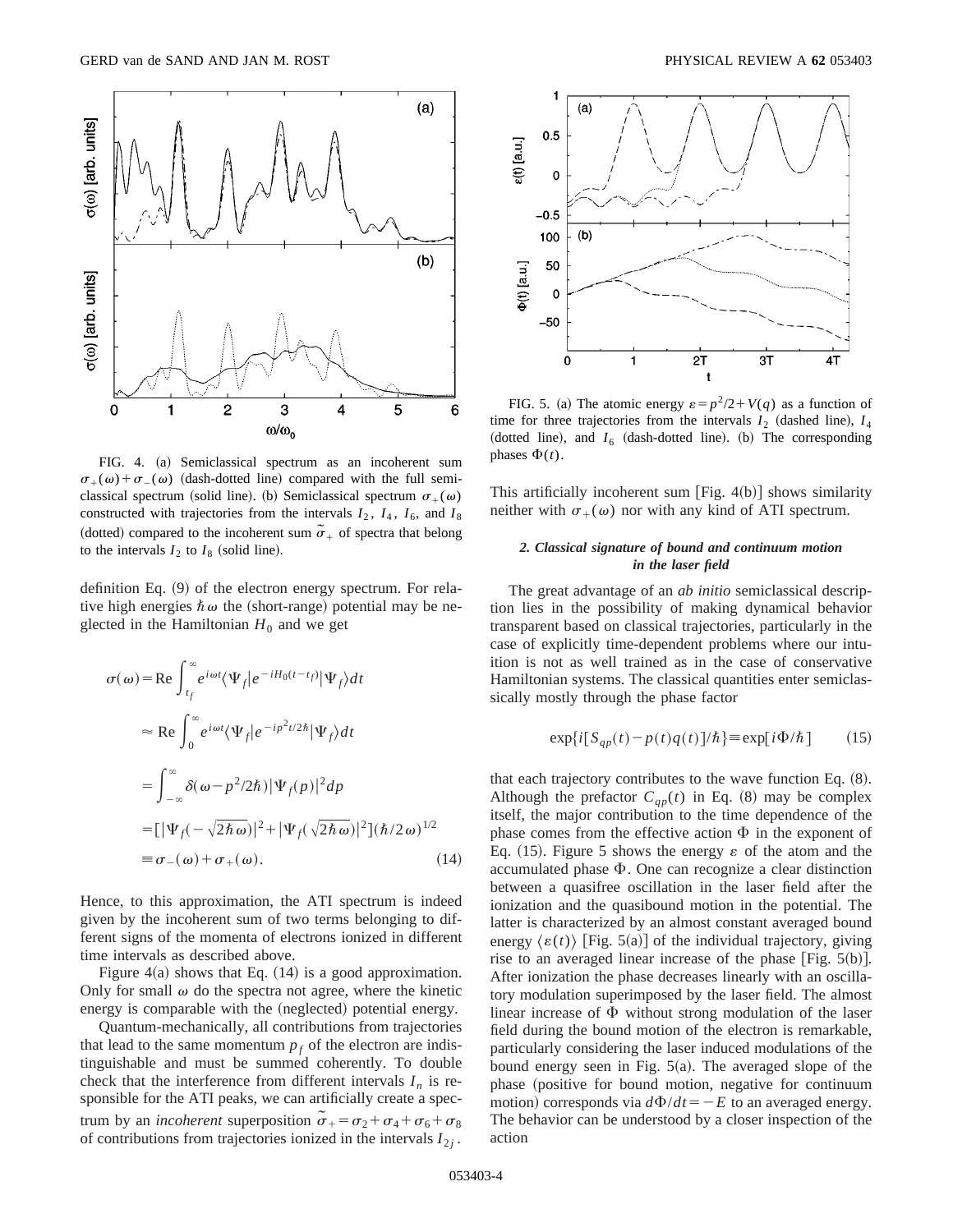$$
\Phi(t) \equiv S_{qp}(t) - p(t)q(t)
$$
\n
$$
= \int_0^t [2T - H - p(\tau)q(\tau) - q(\tau)p(\tau)]d\tau - qp.
$$
\n(16)

Here,  $T = p^2(t)/2$  refers to the kinetic energy and *H* to the entire Hamiltonian of Eq.  $(1)$ , the overdot indicates a derivative with respect to time, and  $q \equiv q(t=0)$ . With the help of Hamilton's equations and a little algebra,  $\Phi$  from Eq. (16) can be simplified to

$$
\Phi(t) = -\int_0^t \left( \varepsilon(\tau) - q(\tau) \frac{dV}{dq} \right) d\tau \tag{17}
$$

where  $\varepsilon$  is the atomic energy Eq. (13). With Eq. (17) we can quantitatively explain the slope of  $\Phi$  in Fig. 5(b). For the low energies considered the potential Eq.  $(12)$  can be approximated harmonically,

$$
V(q) \approx -V_0 + V_0 \sigma q^2. \tag{18}
$$

Averaging  $\Phi$  over some time then yields  $\Phi(t) \approx V_0 t$  for *any* bound energy of a classical trajectory, since for an oscillator averaged kinetic and potential energy are equal. Indeed, the numerical value for the positive slope in Fig.  $5(b)$  is 0.6 a.u. in agreement with the value for  $V_0$ .

For the ionized part of the trajectories we may assume that the potential vanishes. The corresponding solutions for electron momentum  $p(t)$  follow directly from Hamilton's equation  $\dot{p} = -E_0 \sin \omega_0 t$ ,

$$
p(t) = \frac{E_0}{\omega_0} \cos(\omega_0 t) + p,\tag{19}
$$

where  $p$  is the mean momentum. Without potential the phase from Eq. (17) reduces to  $\Phi(t) = -\int p^2(\tau)/2d\tau$  and we obtain with Eq.  $(19)$ 

$$
\Phi_c(t) = -\frac{U_p}{2\omega_0} \sin(2\omega_0 t) - \frac{E_0 p}{\omega_0^2} \sin \omega_0 t - (U_p + p^2/2)t
$$
\n(20)

with the ponderomotive potential  $U_p = E_0^2 / 4 \omega_0^2$ . We note in passing that Eq.  $(20)$  is identical to the time-dependent phase in the Volkov state (see the Appendix).

## *3. Semiclassical model for ATI*

The clear distinction between classical bound and continuum motion in the laser field as demonstrated by Fig. 5 and illuminated in the last section allows one to derive easily the peak positions of the ATI spectrum. Moreover, this distinction also supports the so called strong field approximation  $(e.g., [9,20])$  where electron dynamics in the laser field is modeled by one bound state and the continuum. While this is postulated in [9] as an approximation and justified *a posteriori* by the results, the corresponding approximation is suggested in the present context of a semiclassical analysis by the full classical dynamics, i.e., the behavior of the trajectories, as shown in Fig. 5. There, we saw that each classical bound motion leads to the characteristic linear increase of the phase. If the entire phase space corresponding to the initial (ground state) wave function is probed with many trajectories of different energy, the dominant contribution will appear at the bound state energy, which implies

$$
\Phi_b(t) \approx I_p t,\tag{21}
$$

where  $I_p$  is the ionization potential. The time for which a trajectory does not fall into one of the two classes, bound or continuum, is very short  $(Fig. 5)$ . Hence, we can approximately compose the true phase  $\Phi = \Phi_h + \Phi_c$ . However, we do not know for an electron with mean momentum *p* when it was ionized. Hence, we have to sum over all trajectories with different ionization times  $\tau$  but equal final momentum  $p$  $=p_f$ , which leads to the propagated wave function

$$
\Psi_f(t,p) \sim \int_{t_0}^t d\,\tau \exp\{i/\hbar [\Phi_b(\tau) + \Phi_c(t) - \Phi_c(\tau)]\}
$$

$$
\sim \sum_{n,m} J_n \left(\frac{E_0 p}{\omega_0^2}\right) J_m \left(\frac{U_p}{2\,\omega_0}\right) \int_{t_0}^t d\,\tau e^{i\tau \Delta_{mn}/\hbar}, \quad (22)
$$

where the phase  $\Delta$  is given by

$$
\Delta_{mn} = I_p + U_p + p^2/2 - (n+2m)\hbar \omega_0.
$$
 (23)

From Eq.  $(23)$  and Eq.  $(22)$  it follows that ATI peaks appear at integer multiples  $n\hbar\omega_0$  of the laser frequency, when

$$
\frac{p^2}{2} = n\hbar\,\omega_0 - I_p - U_p. \tag{24}
$$

One can also see from Eq.  $(22)$  that the ATI maxima become sharper with each optical cycle that supplies ionizing trajectories. Of course, this effect is weakened by the spreading of the wave packet hidden in the prefactor of each trajectory contribution [see Eq.  $(8)$ ] and not considered here.

Trajectories that are ionized during different laser cycles *T* accumulate a specific mean phase difference. The phase difference depends on the number *k* of laser cycles passed between the two ionization processes:

$$
\Delta \Phi(p) = kT \bigg( I_p + \frac{p^2}{2} + U_p \bigg). \tag{25}
$$

The trajectories interfere constructively if

$$
\Delta \Phi(p) = 2 \pi l \Rightarrow \frac{p^2}{2} = \frac{l}{k} \hbar \omega_0 - I_p - U_p. \tag{26}
$$

If an energy spectrum is calculated exclusively with trajectories from two intervals separated by *k* cycles there should be additional maxima in the ATI spectrum with a separation  $\hbar \omega_0 / k$ .

As a test for this semiclassical interpretation of the ATI mechanism we have calculated three spectra with trajectories where the mean time delay between ionizing events is given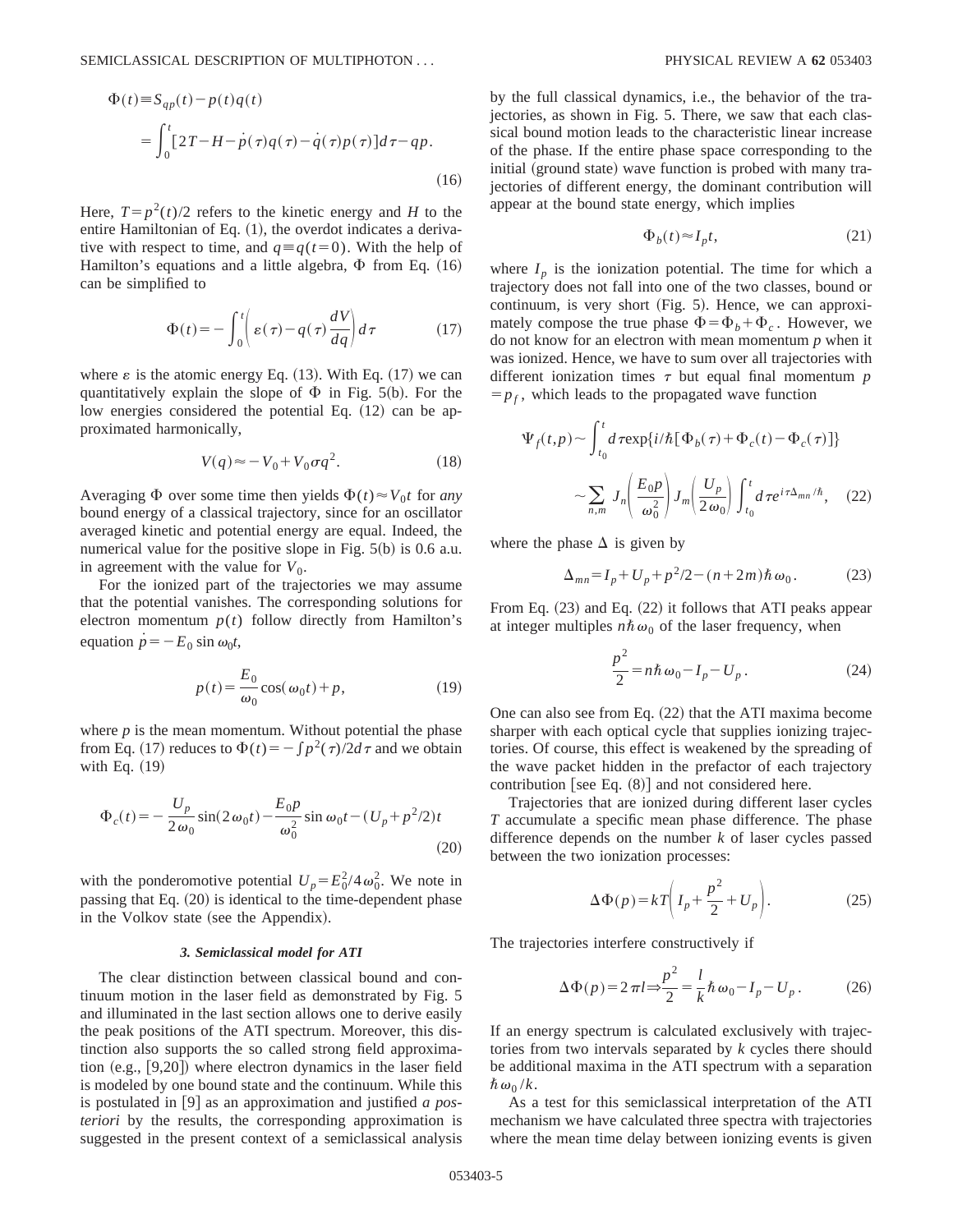

FIG. 6. Semiclassical spectra calculated with trajectories from the intervals  $I_2$  and  $I_4$  (a),  $I_2$  and  $I_6$  (b), and  $I_2$  and  $I_8$  (c).

by  $\Delta t = T$ ,  $\Delta t = 2T$ , and  $\Delta t = 3T$ . For the spectrum Fig. 6(a) we have used exclusively trajectories from the intervals  $I_2$ and  $I_4$  ( $\Delta t = T$ ). One can see broad maxima separated by  $\hbar \omega_0$  in energy. Trajectories from the intervals  $I_2$  and  $I_6$  [see Fig.  $6(b)$ ] form a spectrum where the maxima are separated by  $\hbar \omega_0/2$ —as predicted for  $\Delta t = 2T$ . In analogy, the separation for the ATI maxima in a spectrum with trajectories from the intervals  $I_2$  and  $I_8$  is given by  $\hbar \omega_0/3$  [Fig. 6(c)]. The interference of trajectories ionized in many subsequent cycles suppresses the noninteger maxima and ultimately the well-known ATI results emerge. This can be understood from the way the number of realizations of a certain ratio *l*/*k* grows when the number *k* of cycles grows. Since the integer *l* is unlimited a certain integer *i* is realized by more combinations of  $l/n$ ,  $n \le k$ , than some rational fraction  $1/j$ . This discrepancy grows with increasing *k* and, as a consequence, fractional ATI peaks are suppressed with respect to integer peaks for a large number of laser cycles. On the other hand, if the field strength is high enough the atom is completely ionized during the first cycle. The opportunity for interference gets lost and we end up with an unstructured energy spectrum.

In an extreme semiclassical approximation we would have evaluated the integral in Eq.  $(22)$  by stationary phase. The condition

$$
(d/d\tau)[\Phi_b(\tau) - \Phi_c(\tau)] \equiv I_p + p^2(\tau)/2 = 0 \tag{27}
$$

leads to complex ionization times  $t_n$  whose real part is periodic and allows for two ionizing events per laser cycle, close to the extrema of the laser amplitude. The derivation is simple but technical; therefore we do not carry it out explicitly here. However, it explains the observation that ionization occurs close to the extrema of the laser field and it also



FIG. 7. Quantum (a) and semiclassical (b) dipole acceleration of higher harmonics according to Eq.  $(29)$ .

makes contact with the tunneling process often referred to in the literature, since the complex time can be interpreted as tunneling at a complex ''transition'' energy.

Clearly, our semiclassical analysis as described here supports the picture that has been sketched in  $[21]$  interpreting a quantum calculation. The authors assume that wave packets are emitted every time the laser reaches an extremum. The interference of the different wave packets gives rise to the ATI peaks.

In the following we will discuss the process of higherharmonic generation, which is closely related to ATI. In fact, the separation into a bound and continuum part of the electron description is constitutive for HHG as well; the prominent features, such as cutoff and peak locations, can be derived from the same phase properties Eq.  $(22)$  as for ATI. However, there is a characteristic difference: *how* these phases enter.

#### **IV. HIGH-HARMONIC GENERATION**

First, we briefly recapitulate the findings of  $[22]$ , where we calculated the harmonic spectrum with the soft-core potential Eq. (11). With our choice of  $a=2$  the ionization potential is given by  $I_p = 0.5$  a.u. The laser field has a strength  $E_0$ =0.1 a.u., a frequency  $\omega_0$ =0.0378 a.u., and a phase  $\delta$  $= \pi/2$ . The initial wave packet with a width of  $\beta = 0.05$  a.u. is located at  $q_\beta = E_0 / \omega_0^2 = 70$  a.u. Note that the cutoff energy  $E<sub>C</sub>$  in such a symmetric laser scattering experiment is given by

$$
E_C = I_p + 2U_p. \tag{28}
$$

From the dipole acceleration (see Fig.  $7$ )

$$
d(t) = -\left\langle \Psi(t) \left| \frac{dV(x)}{dx} \right| \Psi(t) \right\rangle, \tag{29}
$$

follows by Fourier transform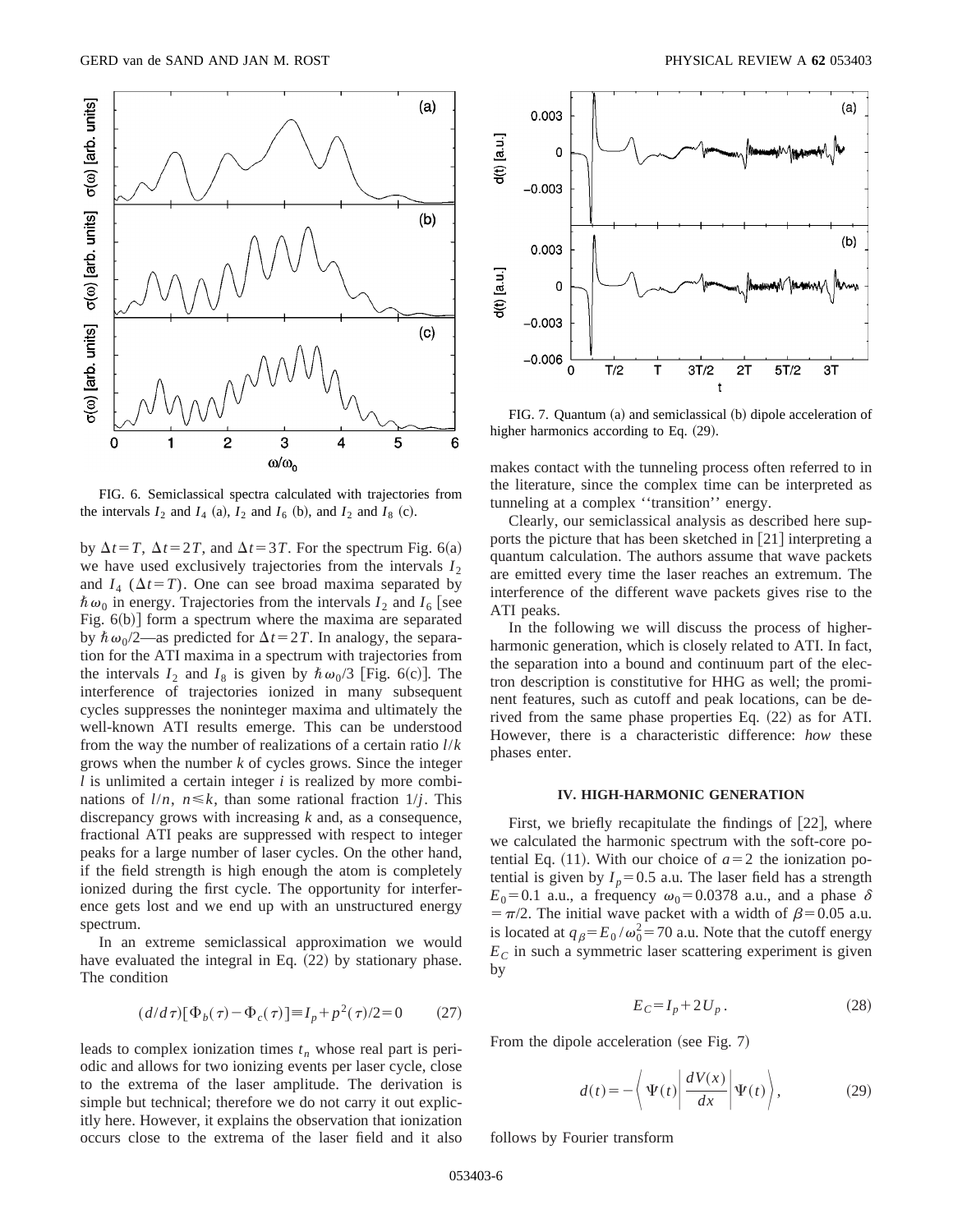

FIG. 8. Quantum (a) and semiclassical (b) spectrum of higher harmonics according to Eq.  $(30)$ .

$$
\sigma(\omega) = \int d(t) \exp(i\omega t) dt \qquad (30)
$$

the harmonic power spectrum (see Fig.  $8$ ).

Clearly, our semiclassical approach represents a good approximation. The dipole acceleration shows the characteristic feature that fast oscillations (which are responsible for the high harmonics in Fourier space) show up only after some time, here after  $t=T$ . This is the first time that trajectories are trapped. Trapping can occur only if (i)  $t_n = nT/2$ , (ii) the trajectories reach a turning point [i.e.,  $p(t_n)=0$ ], and (iii) at this time the electron is close to the nucleus  $q(t_n) \approx 0$ . The trapped trajectories constitute a partially bound state which can interfere with the main part of the wave packet (trajectories) still bouncing back and forward over the nucleus driven by the laser. The group of briefly bound (i.e., trapped or stranded) trajectories can be clearly identified, either by their small excursion in space [Fig.  $9(a)$ ] or by the positive slope of their action [Fig. 9(b)], as was the case for ATI  $(compare with Fig. 5)$ . By artificially discarding the initial conditions in the semiclassical propagator that lead to trapped trajectories, one can convincingly demonstrate that the plateau in HHG generation is a simple interference effect [22]. Here, we are interested first in linking ATI to HHG by using the same separation in bound and continuum parts of the dynamics already worked out for ATI. Secondly, we want to go one step further and construct a wave function based on this principle.

Semiclassically, we have to look first at the phases of the observable. Therefore, we define a linear combination for the wave function from the respective phase factors for bound and continuum motion. Considering only terms in the exponent the harmonic spectrum Eq.  $(30)$  reads simply

$$
\sigma(\omega) \sim \int dt \exp(i\omega t) |\exp[i\Phi_c(t)/\hbar] + c \exp[i\Phi_b(t)/\hbar]|^2,
$$
\n(31)



FIG. 9. Examples for direct (solid line), trapped (dotted line), and stranded (dashed line) trajectories; see text.

where  $c \neq 0$  is a (so far) arbitrary constant. In principle, *c*  $\overline{c}(t)$ ; however, its change in time is much slower than that of the optical oscillations of the phases  $\Phi(t)$ , hence we may approximate *c* by a constant. The bound and continuum phases  $\Phi_h$  and  $\Phi_c$  are defined in Eq. (21) and Eq. (20), respectively. For  $\Phi_c$  we have  $p=0$ , since this is the dominant contribution from the center of the wave packet that was initially at rest. The result is shown in Fig. 10. Indeed, the plateau with the harmonics is generated; however, the initial exponential decrease is missing since we have neglected all prefactors of the semiclassical wave function that describe the dispersion of the wave packet.

Consequently, one can evaluate Eq.  $(31)$  in stationary phase approximation. The integrand of Eq.  $(31)$  becomes stationary if

$$
\frac{d}{dt}\{\hbar\omega t \pm [\Phi_b(t) - \Phi_c(t)]\} = 0,\tag{32}
$$

which happens at

$$
\hbar \omega = 2U_p \sin^2(\omega t) + I_p. \tag{33}
$$

From Eq.  $(33)$  we derive the cutoff law



FIG. 10. Harmonic spectrum according to Eq.  $(31)$ .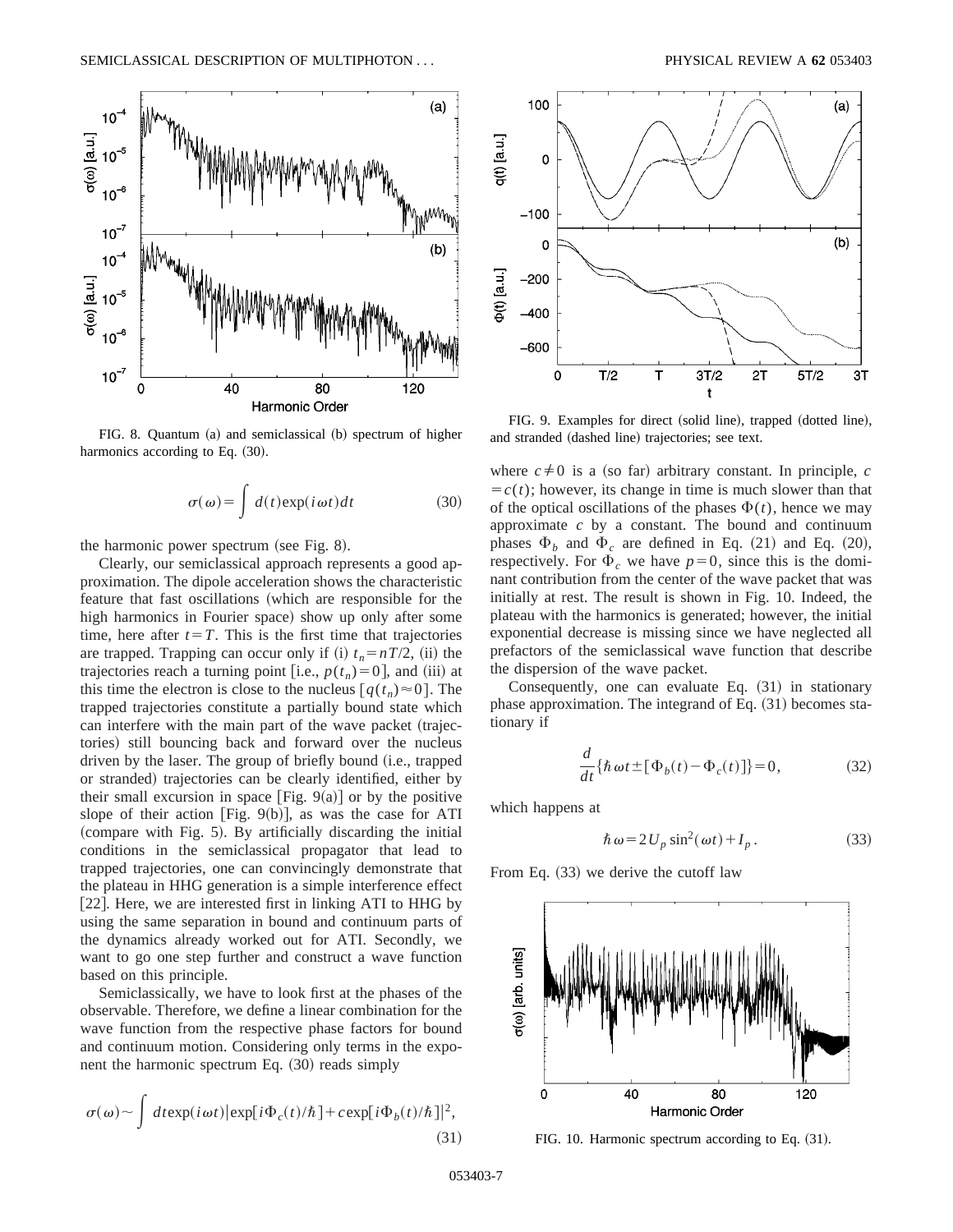

FIG. 11. Harmonic spectrum generated from the wave function Eq. (37) with  $c = 0.025$  and  $\beta = 0.05$  a.u.

$$
\omega_{\text{max}} = 2U_p + I_p, \qquad (34)
$$

as expected for laser assisted electron ion scattering [22]. Using the same expansion into Bessel functions as in Eq.  $(22)$  we obtain for the spectrum Eq.  $(31)$ 

$$
\int dt \exp\left[\frac{i}{\hbar}\left((\hbar\omega - U_p - I_p)t + \frac{U_p}{2\omega_0}\sin(2\omega_0 t)\right)\right]
$$
  
= 
$$
\sum_{k=-\infty}^{\infty} \int dt e^{it(\hbar\omega - U_p - I_p + 2k\hbar\omega_0)/\hbar} J_k\left(\frac{U_p}{2\hbar\omega_0}\right).
$$
 (35)

Therefore, we see maxima in the harmonic spectrum for

$$
\hbar \,\omega_k = U_p + I_p - 2k \,\omega_0. \tag{36}
$$

We can go one step further and construct a full timedependent wave function from this semiclassical approximation, namely,

$$
\Psi(x,t) = \Psi_{\beta}^{sc}(x,t) + c\Psi_0(x) \exp(itI_p/\hbar).
$$
 (37)

Here,  $\Psi_0(x)$ exp( $iI_p t/\hbar$ ) is the time-dependent ground state wave function (without the laser field) and  $\Psi_{\beta}^{sc}(x,t)$  is a (semiclassical) *wave packet* in the laser field but without potential. Calculating the dipole acceleration and the resulting harmonic spectrum with this wave function leads to a remarkably good approximation of the true quantum spectrum  $(compare Fig. 8 with Fig. 11)$ . The dispersion of the wave packet leads to a lower plateau compared to Fig. 10.

#### **V. CONCLUSIONS**

### **A. Semiclassical comparison between ATI and HHG**

Clearly, the main structures, such as the plateau and cutoff (HHG), and the occurrence of peaks and their separation in energy (ATI and HHG), are properties of the difference of the classical time-dependent actions  $\Phi_h(t) - \Phi_c(t)$  alone. However, the HHG power spectrum Eq.  $(30)$  is an integral over all the time for which the electron wave packet is exposed to the laser field. In contrast, the ATI spectrum is obtained in the long-time limit  $t \rightarrow \infty$  after the laser has been switched off. This difference may explain why the HHG results tend to be better than the ATI results semiclassically: Any semiclassical approximation (which is not exact) become worse for large times.

A second point refers to the fact that the characteristic phase difference  $\Phi_h(t) - \Phi_c(t)$  already appears in the wave function Eq.  $(22)$  for ATI, while for HHG it occurs only in the expectation value Eq.  $(29)$ . However, this difference is artificial, since the expectation value, or, better, its Fourier transform the power spectrum, is not the observable of higher-harmonic radiation. The correct expression is the dipole-dipole correlation function *R*, which can be approximated as  $R \propto |\sigma(\omega)|^2$  under single atom conditions or in the case of an ensemble of independent atoms that radiate [11,23]. Hence, in both ATI and HHG the peak structure already appears on the level of the quantum amplitude (or wave function) and is amplified in the true observable.

## **B. Summary**

We have given a time-dependent fully semiclassical description of multiphoton processes. The prominent ATI and HHG features emerge naturally from properties of the classical trajectories whose contributions to the semiclassical wave function interfere semiclassically. Any effect of this semiclassical interference can be double checked by disregarding the phases. This leads (with the same trajectories) to a classical observable. As we have seen, to a good approximation the classical action for an individual trajectory can be composed of one part  $\Phi_h$  for the time the electron is bound (disregarding the laser field) and another part  $\Phi_c$  for the time the electron is in the continuum (disregarding the atomic potential). The relevant phase difference  $\Phi_b - \Phi_c$  leads in both ATI and HHG to prominent harmonic structures in terms of the laser energy  $\hbar \omega_0$ . Finally, we have been able to construct a simple wave function for higher harmonics generated in laser assisted scattering. Its key element is an explicitly time-dependent wave packet of the electron under the influence of the laser field. Starting from an initial Gaussian distribution localized in space the wave packet disperses in time, providing the correct decrease of the intensity of the lower harmonics and in turn the correct height of the plateau.

## **ACKNOWLEDGMENT**

Financial support from the DFG under the Gerhard Hess-Programm and the SFB 276 is gratefully acknowledged.

### **APPENDIX**

We want to calculate the semiclassical wave function of a free particle in a laser field according to Eq.  $(8)$ . A particle in a laser field  $V_L(x,t) = E_0 \sin(\omega t)$  moves with

$$
p(t) = p + \frac{E_0}{\omega} \cos(\omega t) \equiv p + \tilde{p}(t),
$$
 (A1)

$$
q(t) = q + pt + \frac{E_0}{\omega^2} \sin(\omega t) \equiv q + pt + \tilde{q}(t). \tag{A2}
$$

The weight factor  $C_{qp}(t)$  is given by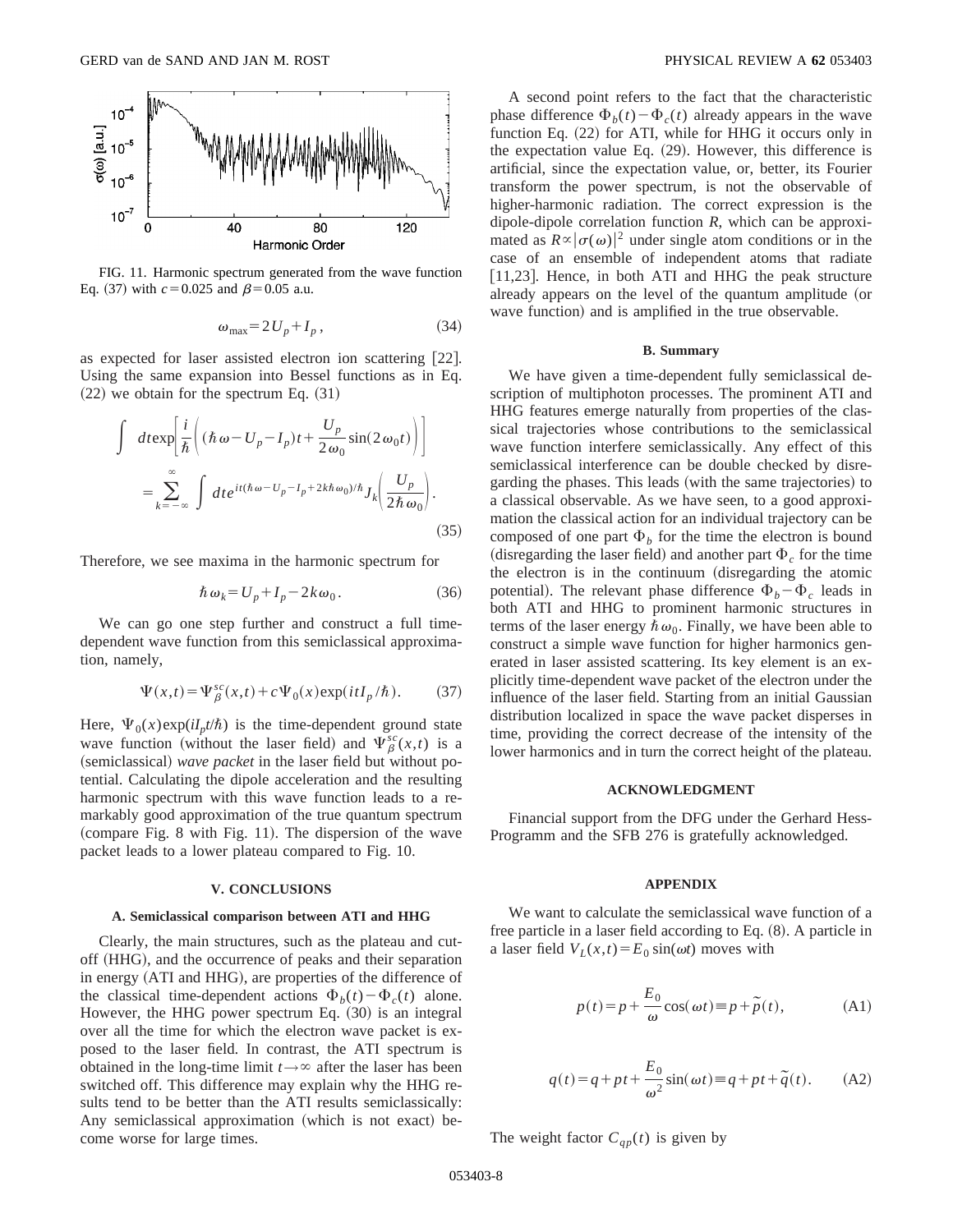$$
C_{qp}(t) = \left(1 - \frac{i\hbar \gamma}{2}t\right)^{1/2}.
$$
 (A3)

For the phase factor  $S_{qp}(t) - p(t)q(t)$  we get

$$
S_{qp}(t) - p(t)q(t) = -\frac{U_p}{2\omega}\sin(2\omega t)
$$

$$
-U_p t - \frac{p^2}{2}t - \tilde{q}(t)p - qp. \quad (A4)
$$

Evaluating Eq.  $(8)$  with the stationary phase approximation, which is exact for quadratic potentials, leads to the condition that

$$
f(q,p) = \frac{i}{\hbar} \left( xp(t) - \frac{p^2}{2}t - \tilde{q}(t)p - \frac{\gamma}{\alpha}qp - \frac{\beta}{\alpha}q_{\beta}p \right)
$$

$$
- \frac{\gamma}{2} [x - q(t)]^2 - \frac{\gamma\beta}{2\alpha}(q - q_{\beta})^2 - \frac{1}{2\hbar^2\alpha}p^2
$$
(A5)

must have an extremum. With

$$
\frac{\partial f}{\partial q} = 0 = \gamma [x - q(t)] - \frac{\gamma \beta}{\alpha} (q - q_\beta) - \frac{i}{\hbar} \frac{\gamma}{\alpha} p, \quad (A6)
$$

$$
\frac{\partial f}{\partial p} = 0 = \gamma [x - q(t)]t - \frac{1}{\hbar^2 \alpha}p
$$

$$
+ \frac{i}{\hbar} \left( x - pt - \tilde{q}(t) - \frac{\gamma}{\alpha}q - \frac{\beta}{\alpha}q_{\beta} \right), \tag{A7}
$$

we find

$$
q_s = \frac{x - \tilde{q}(t) + i\hbar \beta t q_\beta}{1 + i\hbar \beta t},
$$
 (A8)

$$
p_s = \frac{i\hbar\beta}{1 + i\hbar\beta t} [x - \tilde{q}(t) - q_\beta].
$$
 (A9)

After some algebra we arrive at the stationary exponent

$$
f(q_s, p_s) = \frac{i}{\hbar} x \tilde{p}(t) - \frac{\beta}{2(1 + i\hbar \beta t)} [x - \tilde{q}(t) - q_\beta]^2
$$
  

$$
= \frac{i}{\hbar} x \tilde{p}(t) - \frac{i}{\hbar} \frac{\hbar^2 \beta^2 t}{2\sigma(t)} [x - \tilde{q}(t) - q_\beta]^2
$$
  

$$
- \frac{\beta}{2\sigma(t)} [x - \tilde{q}(t) - q_\beta]^2,
$$
 (A10)

where  $\sigma(t)$  is given by

$$
\sigma(t) = 1 + \beta^2 \hbar^2 t^2. \tag{A11}
$$

The determinant of the second derivatives of *f* still has to be calculated. With

$$
\frac{\partial^2 f}{\partial q^2} = -\frac{\gamma^4 + 2\gamma\beta}{\alpha}, \quad \frac{\partial^2 f}{\partial p^2} = -\frac{i}{\hbar}t - \gamma t^2 - \frac{1}{\hbar^2 \alpha},
$$

$$
\frac{\partial^2 f}{\partial q \partial p} = -\frac{i}{\hbar} \frac{\gamma}{\alpha} - \gamma t,
$$
(A12)

we get

$$
\det \begin{pmatrix} \frac{\partial^2 f}{\partial q^2} & \frac{\partial^2 f}{\partial q \partial p} \\ \frac{\partial^2 f}{\partial p \partial q} & \frac{\partial^2 f}{\partial p^2} \end{pmatrix} = \frac{2 \gamma}{\hbar^2 \alpha} [(1 - i \gamma \hbar t/2)(1 + i \beta \hbar t)].
$$
\n(A13)

The factor  $\gamma$  cancels, as it should, and we are left with

$$
\Psi_{\beta}^{sc}(x,t) = \left(\frac{\beta}{\pi}\right)^{1/4} \sqrt{\frac{1}{1 + i\hbar \beta t}}
$$
\n
$$
\times \exp\left[\frac{i}{\hbar} \left(\tilde{p}(t)x - \frac{U_p}{2\omega}\sin(2\omega t) - U_p t\right)\right]
$$
\n
$$
\times \exp\left(\frac{i}{\hbar} \frac{\hbar^2 \beta^2}{2\sigma(t)} [x - \tilde{q}(t) - q_{\beta}]^2 t\right)
$$
\n
$$
\times \exp\left(-\frac{\beta}{2\sigma(t)} [x - \tilde{q}(t) - q_{\beta}]^2\right).
$$
\n(A14)

This semiclassical time-dependent wave packet is quantummechanically exact and corresponds to a superposition of Volkov solutions according to a Gaussian distribution at time  $t=0$  [24]. The fact that the semiclassical wave function is exact is a direct consequence of the Ehrenfest theorem, which implies that interactions  $V \propto x^n$ ,  $n=0,1,2$ , have quantum-mechanically exact semiclassical solutions.

- [1] K. C. Kulander, K. J. Schafer, and J. L. Krause, Adv. At., Mol., Opt. Phys., Suppl. 1, p. 247 (1992).
- [2] M. Protopapas, C. H. Keitel, and P. L. Knight, Rep. Prog. Phys. 60, 389 (1997).
- [3] K. C. Kulander, K. J. Schafer, and J. L. Krause, Phys. Rev. Lett. 66, 2601 (1991).
- [4] B. Sundaram and R. V. Jensen, Phys. Rev. A 47, 1415 (1993).
- [5] M. Yu. Ivanov, O. V. Tikhonova, and M. V. Feodorov, Phys.